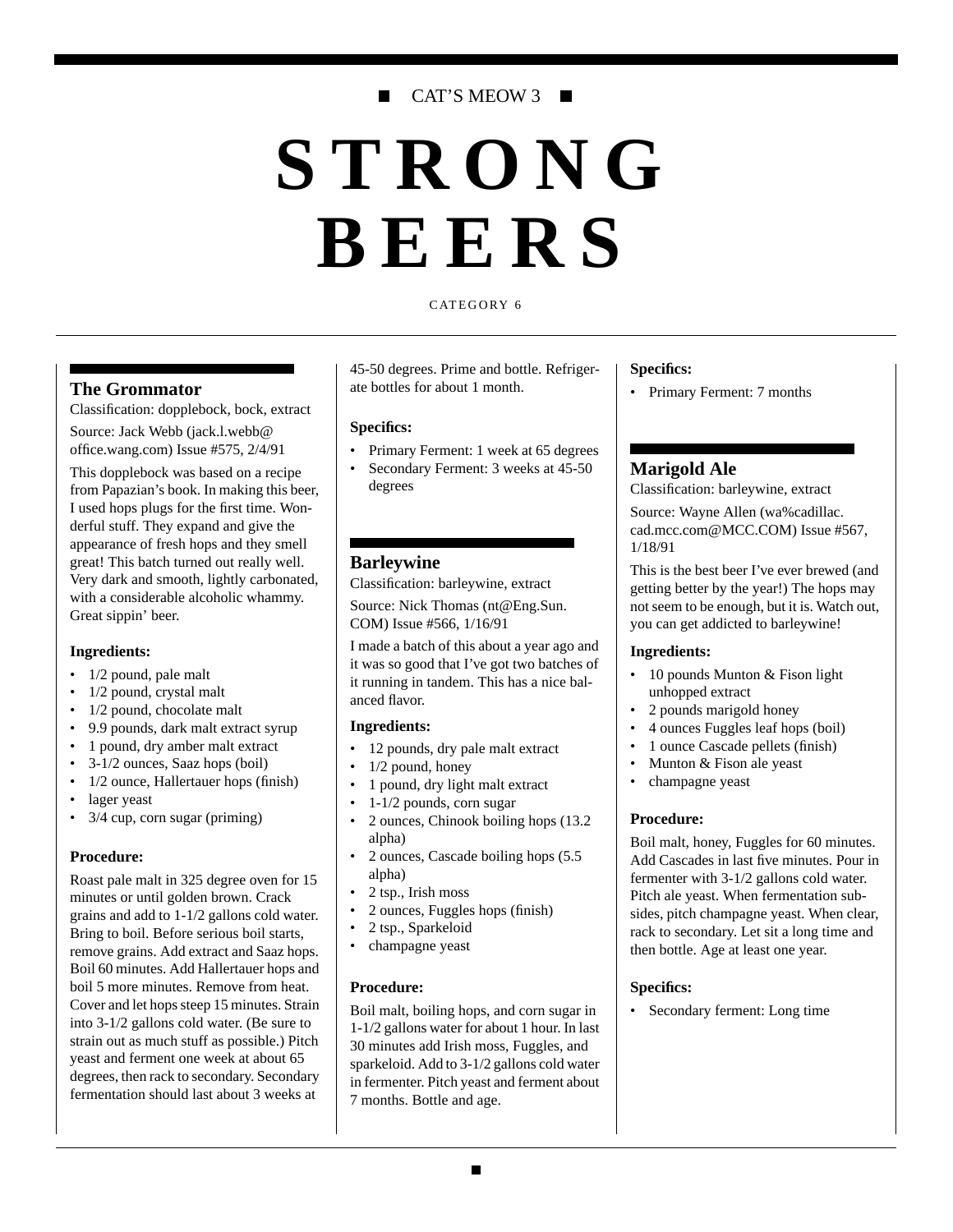# **Norman Conquest Strong Ale**

Classification: strong ale, extract, barleywine

Source: John Mellby (jmellby@ngst11. csc.ti.com) Issue #364, 2/23/90

What I want to know is, how does the wort know exactly when my back is turned so it can instantly boil over? I never see it start to rise, but I turn to the sink for one second and when I turn around, the stove is covered with molten wort!

# **Ingredients:**

- 3.3 pounds, American light malt extract syrup
- 3.3 pounds, Coopers bitter ale kit
- 3.3 pounds, Coopers Draught ale kit
- 1 pound, amber malt extract
- 3/4 pound, crystal malt
- 2 ounces, Northern Brewer hops (boil)
- 2 ounces, Willamette hops (finish)
- 2 teaspoons, gypsum
- 1 pack, MEV 031 high-temp ale yeast

# **Procedure:**

Start yeast 2 days ahead and add to quart of sterile wort 3 hours before brewing. Add gypsum to 2 gallons water, add crystal malt. Bring to boil. Strain out grain. After 10 minutes add Northern Brewer hops. 30 minutes into boil add Willamette hops. Boil a few more minutes. Remove from heat. Strain into fermenter with cold water to make 5 gallons. Pitch yeast.

# **Brain Death Barleywine**

Classification: barleywine, extract

Source: Chuck Cox (uunet!bose!synchro! chuck)

# **Ingredients:**

- 17-1/2 pounds, pale dry extract
- 3 pounds, crystal malt
- 1-1/2 pounds, flaked barley
- 1-1/2 pounds, wheat malt
- 1 teaspoon, gypsum
- 1 teaspoon, Irish moss
- 68 HBUs, Chinook hops (boil)
- 20 HBUs, Cascade hops (boil)
- 2-1/2 ounces, Goldings hops (finish)
- 10 grams, Chinook hops (dry hop)
- 20 grams, Kent Goldings hops (dry hop)
- 50 grams, Cascade hops (dry hop)
- Sierra Nevada ale yeast
- 1/2 1 pound, Herbal hops substitute

# **Procedure:**

This recipe makes 5 gallons of full-strength barleywine plus 4 gallons half strength. Follow normal procedures, but brew in a 7 gallon kettle and then divide the wort into separate fermenters. The special hops substitute is a mix of hops repeatedly soaked and sparged in lukewarm water for at least 4 hours to eliminate water-soluble off-flavors. Special hops are added to the secondary fermenter about 1 week before kegging. Quantity used depends on quality of herbs/hops.

# **Nothing Exceeds Like Excess**

Classification: barleywine, partial-mash

Source: Martin Lodahl (pbmoss! malodahl@PacBell.COM) Issue #536, 11/13/90

This was not an easy batch. The yeast took off immediately and blew out 1-1/2 gallons through the blow tube. Once the yeast subsided, I let it sit for a week and then bottled. I should have taken a sample and pitched some Red Star Pasteur champagne yeast because it turns out the gravity was still 1.091! The flavor is impossibly syrupy, but I'll put in the cellar and forget about it for a few months. This could be my most expensive failure yet, then again, maybe not. Maybe I can pour it over ice cream...

# **Ingredients:**

- 12 pounds 2-row pale malt
- 2 pounds Munich malt
- 2 pounds crystal malt
- 4 pounds Edme light extract
- 4 pounds Alexander's light extract
- 4 ounces dark molasses
- $\cdot$  1/4 cup priming sugar
- 2-1/2 ounce Northern Brewer @8%
- 1-1/2 ounces Kent Goldings @5.2%
- 1/2 ounce Hallertauer @2.8%
- 1/2 ounce Cascade @5.2%
- Wyeast Vintner's Choice
- champagne yeast

# **Procedure:**

Mash in 18 quarts water @148 degrees (adjust pH to 5.3). Starch conversion 2 hours at 150-141 degrees. Mash out 5 minutes at 168 degrees. Sparge at 168 degrees. Boil wort 2-1/2 hours. 90 minutes after start of boil, add extracts, molasses, and Northern Brewer hops. 30 minutes later, add Kent Goldings hops. In last 15 minutes, add Hallertauer and Cascade hops.

## **Specifics:**

- O.G.: 1.126
- F.G.: 1.092

# **Barleywine**

Classification: barleywine, extract Source: Fred Condo (fredc@pro-humanist.cts.com) Issue #566, 1/16/91

## **Ingredients: (for 2 gallons)**

- 5 pounds, Alexander's pale malt extract
- 1 pound, crystal malt
- 11 AAU, Nugget hops (boil)
- 1/2 ounce, Cluster hops (finishing)
- 1/2 ounce, Cluster hops (dry)
- ale yeast

# **Procedure:**

This recipe makes 2 gallons. Steep the crystal malt and sparge twice. Add Nugget hops and boil. In last few minutes add 1/2 ounce Clusters and then dry hop with an additional 1/2 ounce of Clusters. Cool wort and pitch yeast.

# **Bock Aasswards**

Classification: dopplebock, bock, all-grain

Source: Darryl Richman (darryl@ ism.isc.com) Issue #620, 4/22/91

# **Ingredients: (for 15 gallons)**

- 24 pounds, Munich malt
- 6 pounds, Vienna malt
- 6 pounds, 2 row Klages malt
- 1--1/2 pounds, 80L Crystal malt
- 200 grams, Hallertaur pellets
- Bavarian style yeast

# **Procedure:**

Treat 10.5 gallons of medium hard water with 18 grams of Calcium Bicarbonate. Mash in grain. Follow a mash program of 50 minutes at 50C, 20 minutes at 58C, 40 minutes at 65C, 90 minutes at 70C, and a mash off for 15 minutes at 77C. Sparge for about an hour and a half. This will yield about 19 gallons at the end. (runoff gravity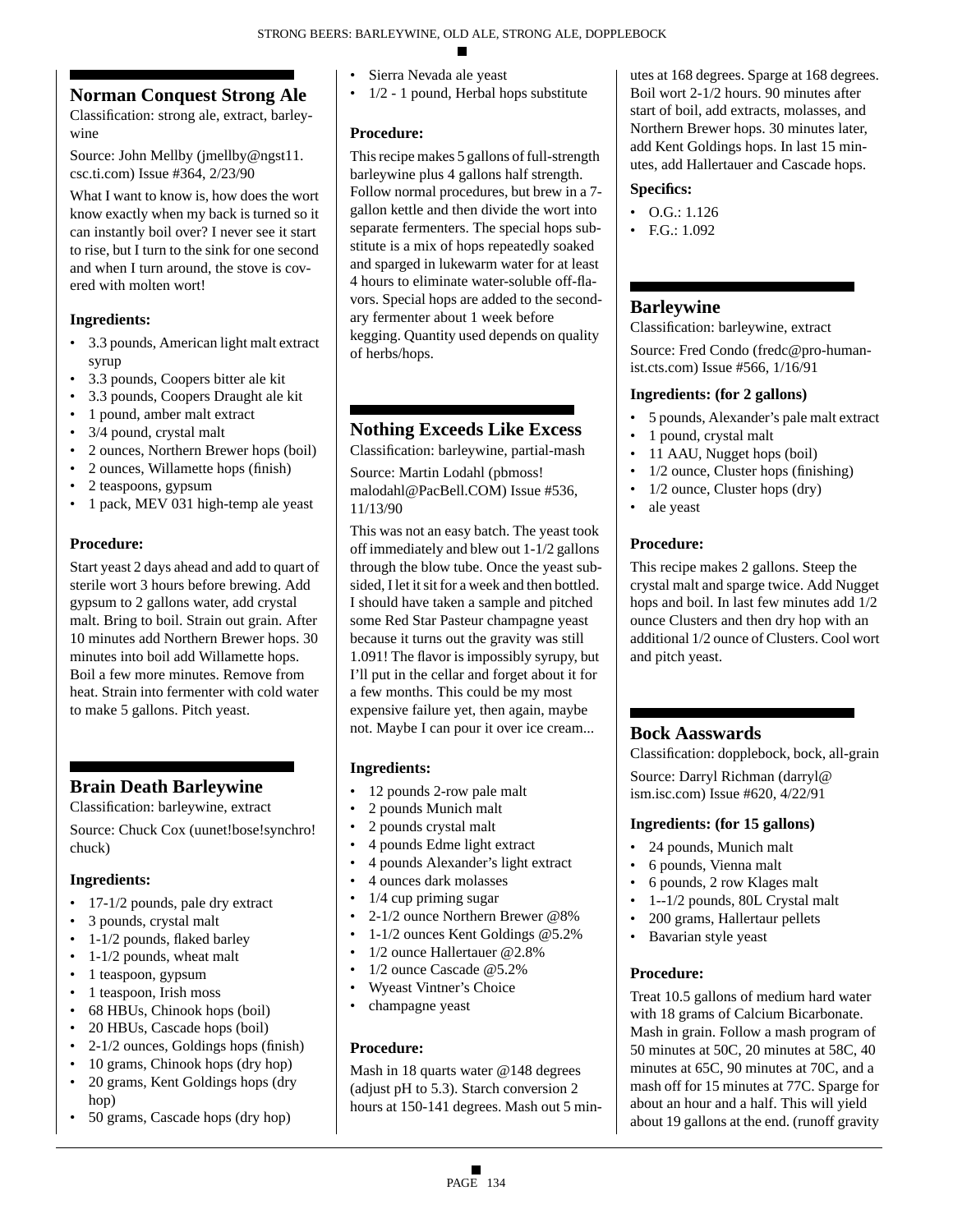of about 1.010). Boil down to a volume of 15 gallons (about 3 hours and 20 minutes.) Add 200 grams of Hallertaur pellets about 2 hours into the boil. Cool and pitch yeast.

#### **Specifics:**

- $\bullet$  O.G.: 1.075
- F.G.: 1.022
- Primary Ferment: 3 weeks at 48 degrees
- Secondary Ferment: 6 weeks at 36 degrees

# **Wanking Fresh Deathbrew**

Classification: barleywine, all-grain

Source: Richard Ransom AKA: FATHER BARLEYWINE (rransom@bchm1. aclcb.purdue.edu), Issue #732, 9/26/91

Oh yes, the gravity on my last Deathbrew was about 1.063, which I consider on the light side. Very nice red color.

# **Ingredients: (for 10 gallons)**

- 20 pounds, 2-row brewer's malt, crushed
- 4 pounds, 80 L. crystal malt, crushed
- 5 ounces, Fuggles Leaf hops
- 2 ounces, Hallertauer leaf hops
- Yeast

# **Procedure:**

Add crushed malt to 5 gallons water at 135 degrees, stir, add a bit of near boiling water to get about 120 - 125 degree protein rest. After thirty minutes of stir-well-every-10 minutes (by the way, I use a pair of 40 quart cooler chests for mashing) add boiling water gradually (usually takes 2 gallons) to raise temperature to 155 degrees. Do this in stages...add a quart or two, stir well, stick in your thermometer, give it 5, read, add, repeat. It takes a while to equilibrate temperatures in the porridge, and you can easily bring your mash to 170 degrees (a no no) if you add too fast. Let this sit with periodic stirring for a few hours until converted. Sparge with 11 gallons of water. Collect up all that good stuff (I sparge off between 11 and 13 gallons depending on how long I want to drink while boiling) and boil roil troil and trouble. About 30 minutes before you finally tire of boiling, add 5 ozs. Fuggles leaf hops. Rejoice in the aroma! Turn off the boil. Caper briefly. Add 2 oz. Hallertauer leaf hops. Cover. Cool. Pour into fermenting vessel, pitch yeast (the cake(s) from your last brew,

recently stripped of their beery covering. Or be conventional, and use Whitbread Ale from the packet).

*[Note: Father Barleywine's original posting is extremely detailed. We edited it down for this compilation, but you should take a look in the archives at the original if you have the time. It is time well spent. --Ed.]*

# **Specifics:**

 $\bullet$  O.G.: 1.063

# **Nightingale DoppleBock**

Classification: dopplebock, bock, extract Source: Mark Nightingale (night@ mapme7.map.tek.com) Issue #741, 10/9/91

This brew is not quite as strong as a traditional dopplebock. However, the resulting beer was none less than excellent. It had a good shot of malt flavor (esp. the chocolate!). The head quite creamy. The hop ping was perfectly balanced. It is the smoothest homebrew I've ever had.

# **Ingredients:**

- 7 pounds, Light Scottish Malt Extract
- 1 pounds, Dry Dark Malt Extract
- 1--1/2 pounds, 80L Crystal Malt
- 6 ounces, Chocolate Malt
- 2 ounces, Black Patent Malt
- 8 ounces, Dextrin Malt
- 1/4 teaspoon, brewing salts
- 2 ounces, Perle Hops (bittering) alpha= $7.6%$
- 1 ounces, Hallertauer Hops (aromatic) alpha=3.9%
- 1/2 teaspoon, Gypsum
- 2 packets of Red Star Lager yeast
- 2/3 cup, corn sugar for priming
- Water to 5 gallons

# **Procedure:**

Mash crushed crystal and dextrin malts in a pan of water at 150F for 1 hour. Strain through collander into main kettle and sparge with 150F water until it runs clear. Add enough water to kettle to dissolve extracts (approx. 3 gallons). Dissolve extracts, salt and gypsum into kettle and bring to a ROLLING boil. Stir in 1/2 oz. Perle hops and boil 15 min. Stir in 1 oz. Perle Hops and boil 15 min. Stir in chocolate and black patent malts (UNCRUSHED!) and boil 15 min. Stir in 1/2 oz. Perle hops and boil 15 min. Add

Hallertauer hops in the last minute of the boil. Strain though a nylon meshed colander into Primary fermentor. Top up to 5 gallons with cold water. Cool wort as fast as possible. (I cooled it to 80 degrees in 9 minutes.) At 80F add yeast. Ferment for 12 days at 40-48 degrees. Rack it into the secondary and let it sit and ferment VERY slowly for 1 month at 32-40 degrees. Bottle and let age for a full month at 34 degrees.

# **Specifics:**

- $\bullet$  O.G.: 1.060
- $FG: 1.025$
- Primary Ferment: 12 days @ 40--48 degrees
- Secondary Ferment: 1 month at 32--40 degrees

# **Barleywine**

Classification: barleywine, extract

Source: Ann Nelligan, (anelliga@hamlet. Prime.COM) Issue #818, 2/6/92

# **Ingredients:**

- 2 cans, Munton & Fison Light Malt Extract
- 2 pounds, Munton & Fison light dried malt extract
- 1/4 pound, Domino light brown sugar
- 3--1/2 ounces, Fuggles hops
- 1/2 ounce, Fuggles for finishing
- 2 packs, Munton & Fison ale yeast

# **Procedure:**

We did a single stage fermentation, so I can't answer your question about how long to age in secondary. We gave the finishing hops 10 minutes. As far as conditioning in bottles---well, it's been 14 months now and it keeps getting better. At 2 months it was OK, but cloudy enough that we thought we should have used gypsum. It was also VERY sweet, but also very hoppy and quite smooth. By 9 months it was clear, but quite heavy and we thought maybe less sugar. Last week it had gotten considerably drier and VERY clear. It's really good now, so I don't know if it'll last long enough for me to give you an update later.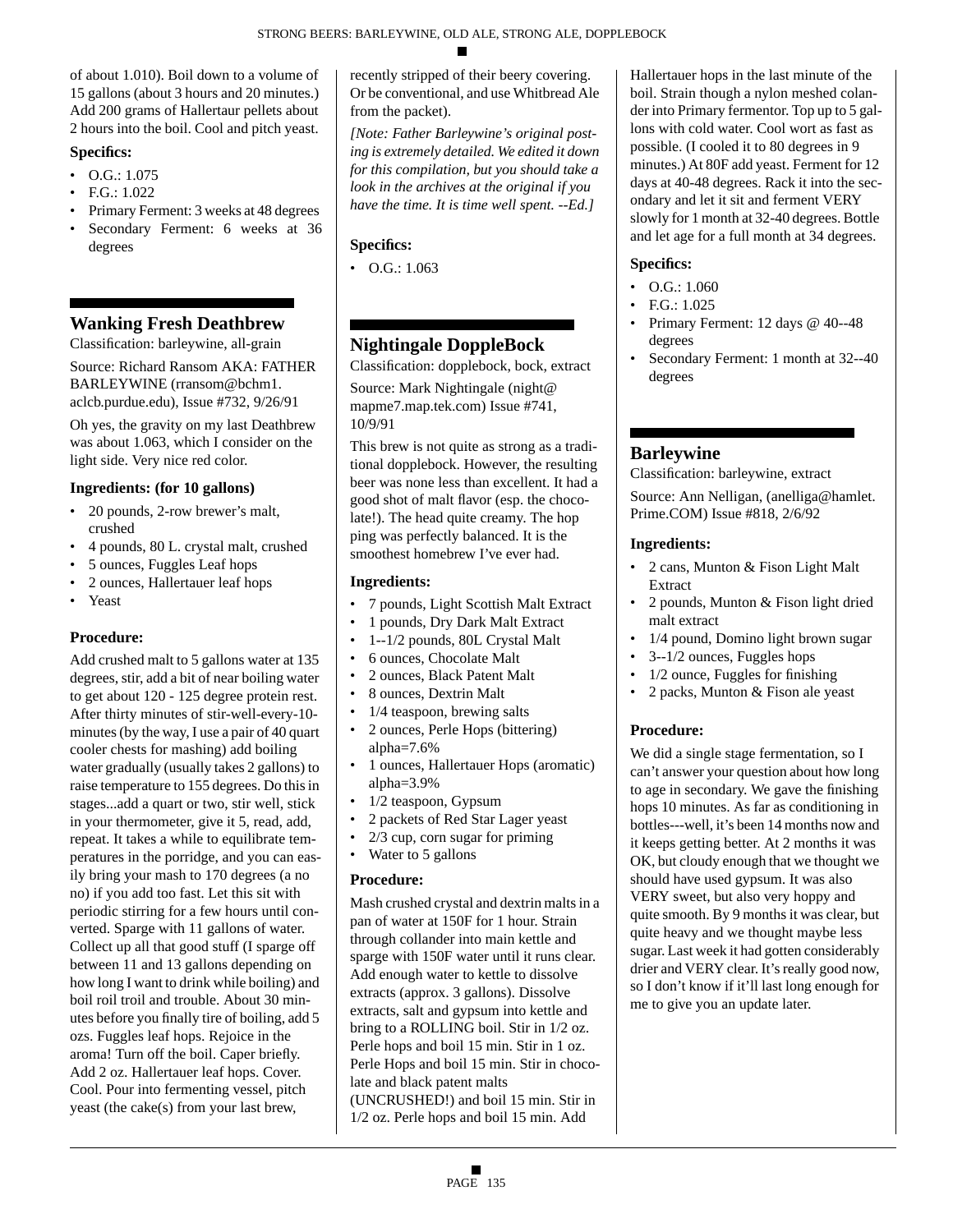# **Long Island Winter Warmer**

Classification: old ale, winter warmer, pale ale, all-grain

Source: Rob Bradley (bradley@adx.adelphi.edu) Issue #902, 6/15/92

My best batch of the winter, highly recommended.

I drank the last bottle on June 6 (brewed Jan. 25). It was still in great shape: spicy on the nose and creamy and full-bodied in the mouth. Try this mild ale malt stuff....it's really good!

# **Ingredients:**

- 7 pounds, mild ale malt
- 3 pounds, US 6-row malt
- 2 ounces, Cascade (leaf) boil 75 min.
- 1 ounce, Cascade (leaf) boil 30 min.
- 1/2 ounce, Cascade (leaf) boil 15 min.
- 1/2 ounce, Cascade (leaf) steep for 15 min. after the boil
- 1/2 ounce, Cascade (leaf) dry hop in the secondary
- ale yeast

#### **Procedure:**

The Cascade hops were fresh and very aromatic, from the fall '91 harvest. Alpha acid was about 5%; alas I didn't write it down. I used Edme yeast, although I doubt if I would ever again usedried yeast on a beer like this (or any beer?). Fortunately, I got no infections.

# **Specifics:**

- $\bullet$  O.G.: 1.057
- F.G.: 1.020

# **Batch 25**

Classification: barleywine, Scotch ale, allgrain

Source: Brian Bliss (bliss@csrd.uiuc.edu) Issue #930, 7/22/92

I submitted it to the AHA's homebrew contest this year. Both judges said "not enough alcoholic punch" and "not enough hops" for a barleywine, and both gave it a 27, though from the breakdown of the scores, I got the impression that they agreed on the 27 beforehand, and then somehow tried to justify it (since 27 corresponds to "not true to style"). Both agreed that it was wellbrewed, malty, estery. One judge said slight

chill haze and the other said somewhat astringent.

Maybe it made a better scotch ale, But I loved her, and she's gone, captain.

#### **Ingredients:**

- 20 pounds, lager malt
- 1/2 pound, crystal malt
- 5 pounds, munich malt
- 1 pound, roasted lager malt
- 2 teaspoons, gypsum
- 1 ounce, Goldings leaf hops (5.6% alpha), boil 1 hour 40 minutes
- 1 ounce, Hallertauer, boil 1 hour 40 minutes
- 1 ounce Hallertauer, boil 50 minutes
- 1/2 ounce, Hallertauer, boil 40 minutes • 1/2 ounce, Hallertauer, steep at end of
- boil
- 3/4 teaspoon, Irish moss in last 10 minutes of boil
- Whitbread ale yeast

#### **Procedure:**

1 hour 15 minute protein rest at 132 --- 115F. Mash at 152F with 1/2 ounce amylase enzyme for 2--1/2 hours. Mash out at 165--172. Sparge with 168 water to make 11 gallons. Boil, adding hops as noted. Cool and pitch yeast. Rack after 1 week, bottle a week later priming with corn sugar.

# **Specifics:**

- $\bullet$  O.G.: 1.090
- F.G.: 1.034

# **Batch 29**

Classification: barleywine, all-grain

Source: Brian Bliss (bliss@csrd.uiuc.edu) Issue #930, 7/22/92

The beer tastes more like a port than a barleywine. Very little hop character. It's a belgian strong ale like I wanted, but not quite what I was aiming for. I'll see what time does to her.

# **Ingredients:**

- 10 pounds, Schreier 2--row malt
- 5 pounds, munich malt
- 1 pound, wheat
- 3/4 pound, crystal malt
- 1/5 teaspoon, salt
- 1/2 teaspoon, epsom salt
- 1 tablespoon, gypsum
- 3 pound can, Glenbrew hopped scotch bitter
- $2 1/2$  ounce, Fuggles hops (plug)
- 1 ounce, Hallertauer hops (leaf)
- Belgian ale yeast

# **Procedure:**

Add salts and gypsum to 4--1/2 gallons 145 water to make mash at pH 5.3. Protein rest at 126--120 for 30 minutes. Mash at 153 for 2 hours 50 minutes. Mash out at 165-- 170. Sparge to make 8--1/2 to 9 gallons wort. Add Glenbrew extract and boil 90 minutes. Add 1/2 ounce Fuggles and 1/2 ounce Hallertauer 15 minutes into boil. Add another 1/2 ounce Hallertauer and 1 ounce Fuggles for the last 40 minutes. In the last 10- -15 minutes, add remaining hops. Chill and pitch yeast. Ferment at 65- - 70F for 6 weeks. Bottle, priming with corn sugar.

# **Specifics:**

- O.G.: 1.099
- F.G.: 1.031

# **Breakfast Barleywine**

Classification: barleywine, extract Source: Greg Winters (Greg.Winters@ EBay.Sun.COM) Issue #961, 9/3/92

Delicious at bottling.

Six months later, only two bottles left. Probably should have let it age out for another six months, but it just wasn't meant to be... This was by far the best strong ale I have ever made. Color and taste is out of this world. I also found that it seems to fair better bottled in champagne bottles for some reason. Much smoother carbonation. Only problem is I have to find someone to split it with!

- 14 pounds, Alexander's pale malt extract
- 2 ounces, black malt
- 1 pound, golden brown sugar
- 1 pound, honey
- 2--1/2 ounces, Hallertauer NB plugs (7.5% alpha, 90 minute boil)
- 3--1/2 ounces, Fuggles plugs (4.2% alpha, dry hop 1 week)
- 3 teaspoons, gypsum
- Wyeast Belgian ale yeast (primary ferment)
- Vintner's Choice Champagne yeast (secondary ferment)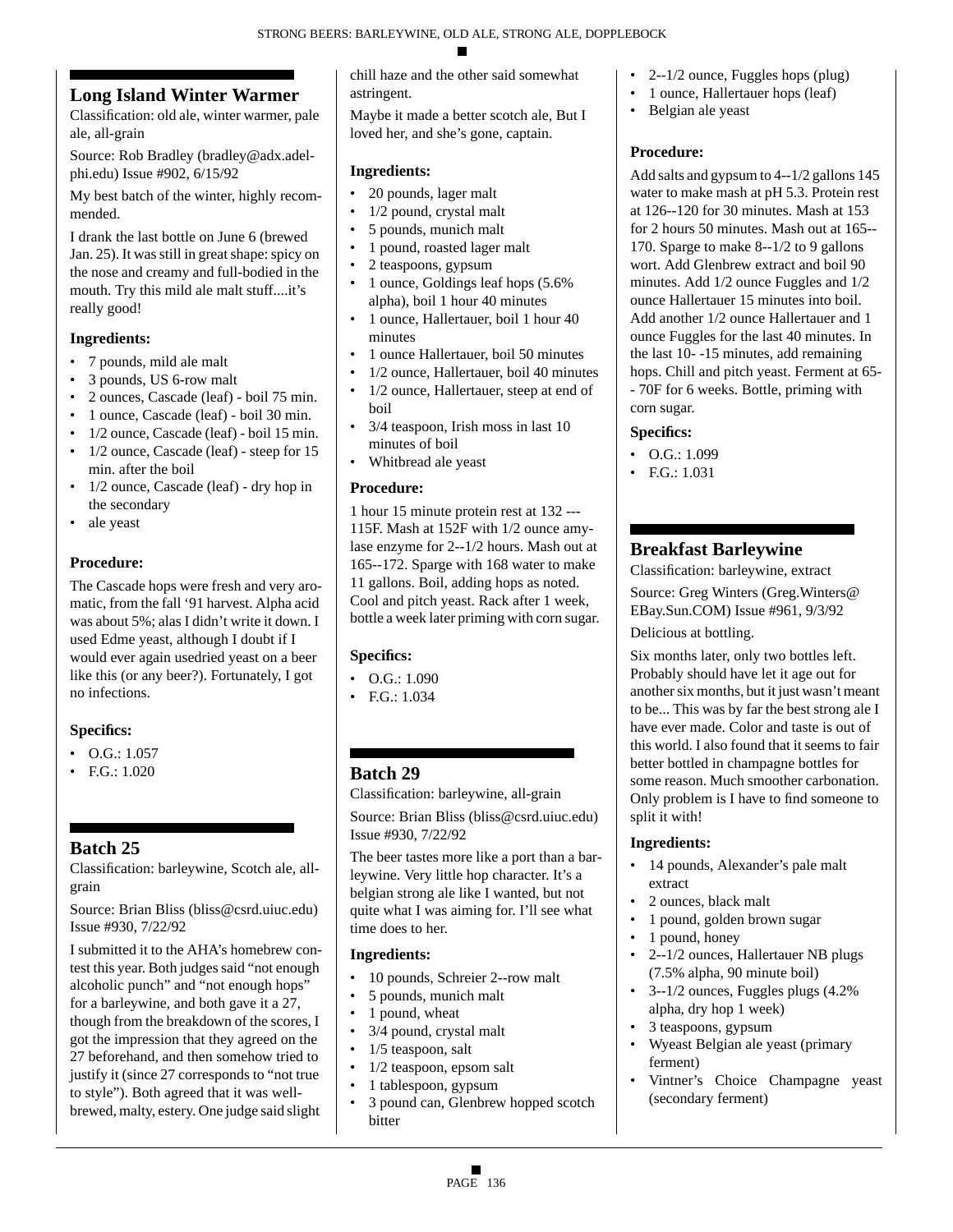Primary ferment with the Belgian ale yeast, 1 week at 63F. (Very vigorous primary fermentation that took off within 12 hours).

Secondary ferment with the champagne yeast, 5 weeks at 66. Racked off trub and pitched champagne yeast. Not much activity. The Belgian must have done its trick. Still, some minor activity.

## **Specifics:**

- O.G.: 1.098
- F.G.: 1.024

# **Fine Line Barleywine**

Classification: barleywine, extract

Source: Jacob Galley (gal2@midway.uchicago.edu), Issue #967, 9/11/92

This recipe is an adaptation of Rob Bradley's "Russian Empirical Stout" from page 5--6 of Cats Meow II.

If I could do it all over again, I'd add more rosemary and quaff a few ith a venison steak. Rob Bradley had a very good idea when he didn't add finishing hops. The chicory and malt alone give a hell of a nose but Rob didn't use chicory).

By all means let it age a few months! Though it's wonderful after one month, it becomes heavenly, as I'm finding out tonight!

\*\*Okay, okay, I know the original gravity is a little low for a barleywine (and on the roasty side too); so sue me. No matter what it is, this is the first brew I'm confident enough to enter in a competition, if there's enough bottles left by Xmas.

#### **Ingredients:**

- 5.3 pounds, Edme dark SFX
- 6 pounds, Briess Amber DMX
- 1--1/2 pounds, Briess crystal malt (60L)
- 1/3 pound, Briess chocolate malt
- 1/3 pound, Briess black patent malt
- 2 ounces, Cluster pellets (90 minute boil)
- 1--1/2 ounces, Northern Brewer pellets (90 minute boil)
- 1 teaspoon, dry rosemary (30 minute) boil)
- 3 tablespoons, roasted chicory root (30 minute boil)
- ale yeast (primary ferment)
- champagne yeast (secondary ferment)
- $1/2$  cup, corn sugar (priming)

# **Procedure:**

I used the standard "bring specialty malts to a boil" method, and boiled only about 3 gallons of wort in my crappy ceramic coated pot which is about to become a bath chiller.

#### **Specifics:**

- O.G.: 1.082
- Gravity when pitching champagne yeast: 1.059
- F.G.: 1.022

# **Dopplebock**

Classification: dopplebock, bock, partialmash

Source: Jed Parsons (parsons1@husc.harvard.edu) Issue #963, 9/7/92

#### **Ingredients:**

- 6 pounds, Dutch dry extract
- 4 pounds, pilsener malt
- 2 pounds, Munich malt
- 1 pound, German crystal malt
- 1 pound, chocolate malt
- 1--1/2 ounces, Hallertauer (60 minute boil)
- 3/4 ounce, Hallertauer (30 minute boil)
- 1/2 ounce, Hallertauer (15 minute boil)
- 1/4 ounce, Hallertauer (5 minute boil)
- Wyeast Bavarian lager yeast

#### **Procedure:**

Eight quarts water to strike heat of 140 F. Protein rest at 122 for 30 minutes. Starch conversion 1/2 hour at 153, then 1/2 hour at 149. Mash out at 169. Sparge with 4 gallons. Boil 60 minutes.

# **Blind Squirrel Barleywine**

Classification: barleywine, extract

Source: Jack Dawson (JSDAWS1@ PB1.PacBell.COM), Issue #1045, 12/30/92

This barleywine, which I've recently named "Blind Squirrel Barleywine" took a first place at the California State comps at Stern grove, SF this fall, and just recently won the AHA's first-ever barleywine competition. I call it blind squirrel because, it's the first brew I've ever done which has won

anything.... which proves only that even a blind squirrel sometimes finds the acorn.

#### **Ingredients:**

- 6 pounds Williams light austrailian syrup
- 5 pounds Williams light austrailian dry
- 1 pound 10-L crystal---steeped
- 1 pound 40-L crystal---steeped
- 3 ounces Chinook pellets aa%13 (60 min)
- 1/2 ounce CFJ-90 pellets aa%9 (5 min)
- 1/2 ounce CFJ-90 (dry hopped in secondary)
- 1 teaspoon gypsum at start of boil
- 1 teaspoon Irish moss (30 minutes)
- Whitbread dry ale yeast

#### **Procedure:**

Primary fermentation - glass for 5 days at 65 degrees. Secondar in glass for 16 days at 65 degrees. Wort was boiled in 4 gal. pot (3 1/2 volume) with 2 gal. water added to primary fermenter.

# **Bigfoot Jr.**

Classification: barleywine, Bigfoot, allgrain

Source: Ed Kesicki (ek@chem.ucsd.edu), HBD Issue 1120, April 15, 1993

Here is a recipe for a beer similar in flavor to SN Bigfoot Ale, although it is not quite as high in alcohol content. (OG of 70 compared to 95 for the real bigfoot according to M. Jackson). Let's say it's Bigfoot Jr. I wasn't attempting to make a clone, it just came out that way--maybe not surprising since I used the SN yeast. In fact, I had never tasted SN Bigfoot until after I had made this one, and I found the flavor very similar.

#### **Ingredients: (for 4-1/2 gallons)**

- 10 pounds, 2-row pale malt
- 1/2 pound, dextrin malt
- 1 pound, amber crystal malt (40 degrees Lovibond)
- 1/4 cup, chocolate malt
- 2 teaspoons, gypsum
- 1-1/2 ounces Northern brewer leaf (5.7% alpha, 60 minute boil)
- 1 ounce Cascade leaf (5.5% alpha, 60 minute boil)
- 1/2 ounce Hallertauer pellets (5 minute boil)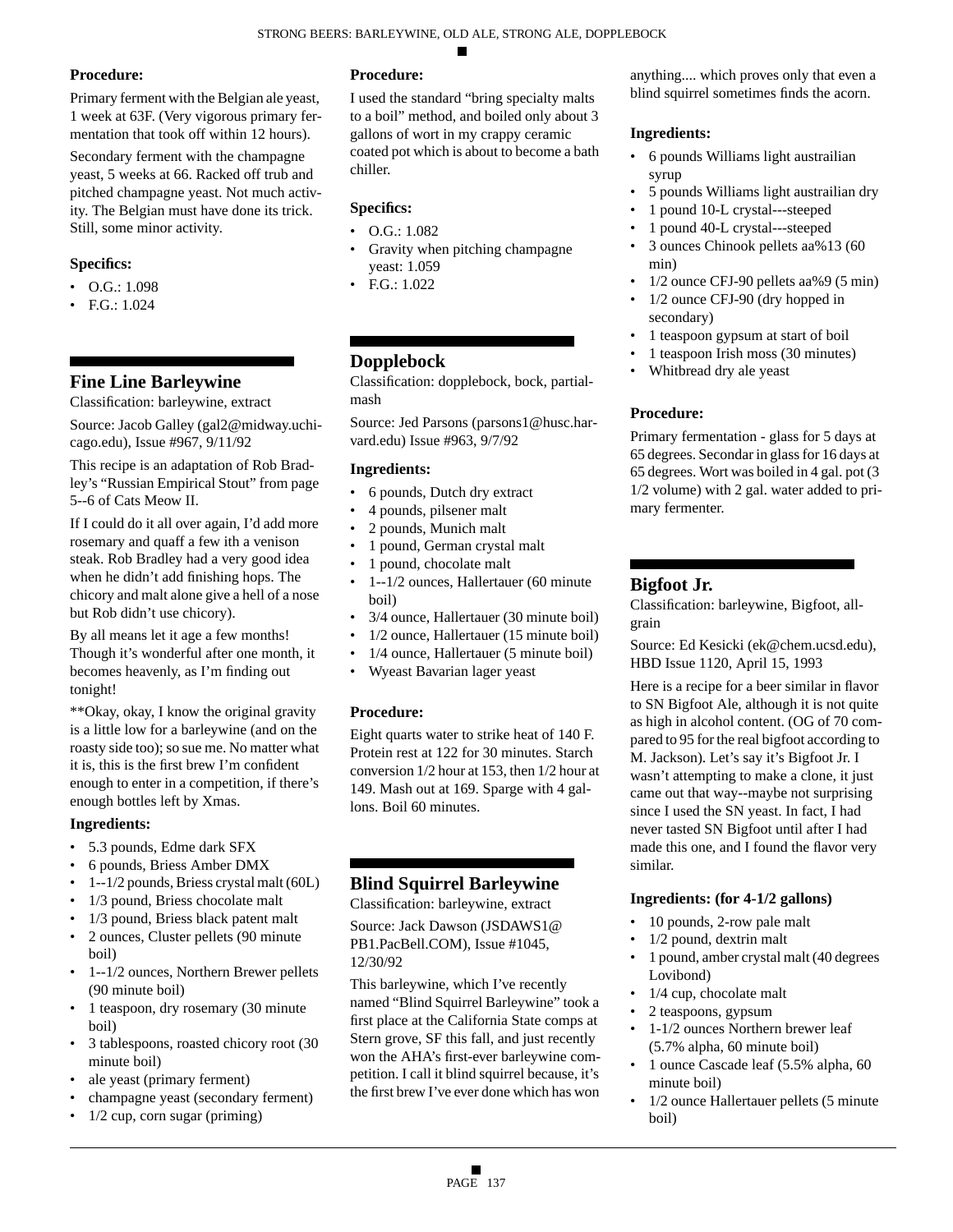- 1/2 ounce Hallertauer pellets (steep 10 minutes)
- cultured Sierra Nevada yeast

Mash in: 130 deg. F 12 qts water (San Diego tap water, boiled+cooled)

- Protein rest: 125 deg F 30 min
- Mash temp: 155-146 deg F 1.25 hr

Mash out: 170 deg F 5 min

Sparge: approx 4-5 gal  $@ \sim 170$  deg F

Total boil time of 1.5 hr, hops additions as noted above, chilled, racked off trub Final volume was 4.5 gal Fermented in glass, temp in the low 60's Farenheit, used primary+secondary. Two week fermentation

Primed with 1/2 cup corn sugar, bottled 2.5 gallons like this, which became the Bigfoot Jr. The remailing 2 gal. was diluted up to 3 gal with water, then bottled after adding a little more corn sugar (~1or2 tbsp). This produced a very very good pale ale (Not at all bigfoot-like!) with a more civilized alcohol content.

#### **Specifics:**

- O.G.: 1.071
- F.G.: 1.015

#### **Baumerator**

Classification: dopplebock, all-grain

Source: Jon Higby (jonh@unisql.uucp), r.c.b., 2/4/94

I've had great luck with this one. This is one of those brews that gets better with age. It is also best cold lagered for 3+ months (if you can stand it). You also want to be sure to pitch tuns of yeast (i.e. use at least a 1 qt. starter, preferably 2 qts.)

#### **Ingredients:**

- 10 pounds 2 row malt
- 3 pounds munich malt
- 1/2 pound toasted malt
- 1/2 pound chocolate malt
- 1/4 pound roasted barley
- 1/4 pound black patent malt
- 1/2 crystal malt 90L
- 4 ounces Tettenger boiling hops (60 min)
- 1/2 ounce Tettenger finishing hops (10 min)
- Yeast Labs Bavarian Lager Yeast

# **Procedure:**

Protein rest 125 (30 min), Mash 154(90 min), Mashout 168(10 min).

Primary @ 50F for 18 days (racked after 3 days). Diacital(sp?) reduction @ 64F for 2 days. Cold lagered @35-39F for 90 days.

#### **Specifics:**

- O.G.: 1084
- F.G.: 1020

# **BK Boiler**

Classification: strong ale, all-grain

Source: Sandy Cockerham (COCKER-HAM \_SANDRA\_L@Lilly.com), HBD Issue #1341, 2/3/94

I recently brewed a very tasty strong ale. Thought I would share the recipe. Enjoy!

#### **Ingredients: (for 4.25 gallons)**

- 9 lb. 2-row pale malt
- 8 oz. Belgian pale malt
- 1 lb. Vienna malt
- 8 oz. Dextrin malt
- 6 oz. wheat flakes
- 8 oz. toasted pale malt (10 min @ 350F)
- 6 oz. Belgian Special B
- 2 oz. Chocolate malt
- 8 oz. light crystal (10 Lv)
- 8 oz. medium crystal(60 Lv)
- 4 oz. m-otter crystal $(?? Lv)$
- 2 tsp gypsum (in mash water)
- 1 oz. Perle (7.5% alpha) for 60 min
- .75 oz. Perle (7.5% alpha) for 30 min
- .5 oz. Tettnang (4.2% alpha) for 15 min
- .5 oz. Cascade (5.1% alpha) for 0 min
- 1 tsp Irish Moss (last 10 min)
- 12 oz. clover honey (last 10 min)
- .25 cup Barbados molasses (end of boil)
- American Ale yeast (1056)

#### **Procedure:**

Mashed 90 min @ 150F in Igloo 5 gal water jug. Sparged with 170F water. Chill, siphon into a 5 gal carboy and pitch American Ale yeast (1056). Kegged and force carbonated.

#### **Specifics:**

- O.G.: 1.077
- F.G.: 1.015

#### **Strong Ale**

Classification: strong ale, barleywine, allgrain

Source: Rob Bradley (bradley@adx.adelphi.edu), HBD Issue #1098, 3/16/93

Back in December, I posted a speculative article about brewing in the traditional British "three runnings" method. To summarize, using information from Dave Line's *Big\_Book\_of\_Brewing* and a little algebra, it appeared that one could make: Strong ale @ 1072

Pale Ale @ 1046

Shandy @ 1043

by using, per US gallon of final yield for each of the three, 5 pounds UK 2-row malt and 2.2 US gallons of mash water.

As a variant, I scaled the recipe up to 2 gallons and collected and brewed the first runnings according to the posted recipe. I decided to sparge afterwards and collect what amounted to the second and third runnings together. Given the desirability of a 5-gallon batch size, I figured I'd add a little water and malt extract to the kettle to stretch the brew length up to 5 gallons. (No all-malt fixation here :-)

Summary: overall success!! As I suspected, I got more yield in the first runnings than predicted from Line's figures. And that was despite cutting the mash water down to 2 gallons. I compensated by adding a little more than a pound of dry malt extract.

#### **Ingredients: (for 9 quarts)**

- 10 lb Munton & Fison 2-row mild ale malt
- 1 pound dry light extract
- 1 1/2 oz Willamette whole hops 60 minute boil - 4.2% alpha acid
- 1/4 oz Willamette whole hops 30 minute boil - 4.2% alpha acid
- 1/4 oz Willamette whole hops 10 minute boil - 4.2% alpha acid
- Wyeast 1056 (second generation, half of a one-quart starter)

#### **Procedure:**

Mash with 2.5 gallons water at 151-154F. Mash-out at 172F. Transfer to lauter tun with 1.5 gallons foundation water at 172F. Recirculate, let settle 30 minutes. Draw off first runnings (a little more than 2.5 gallons).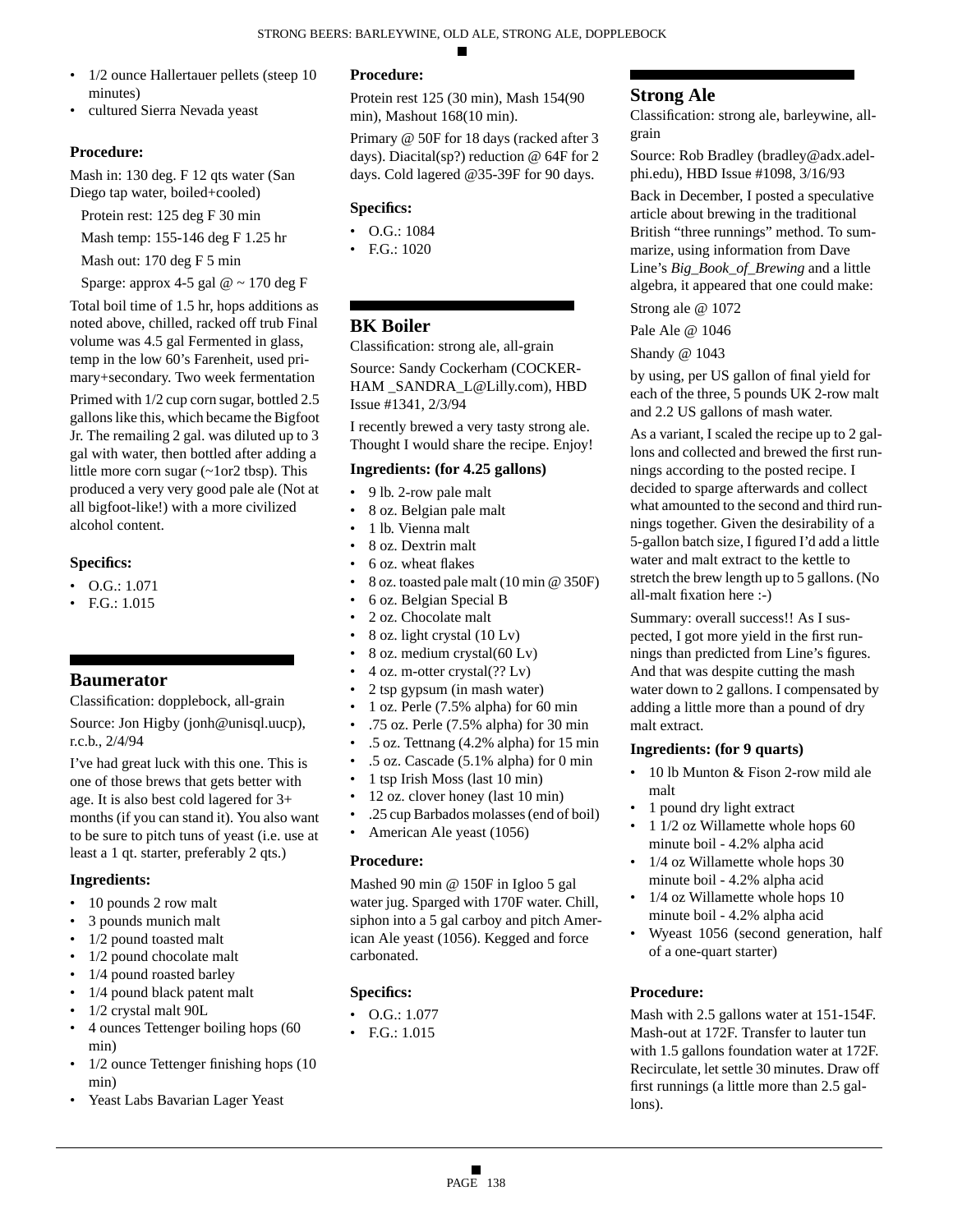#### **Specifics:**

- O.G.: 1080
- Primary ferment: 7 days
- Secondary ferment: (length not specified)
- Bitterness: 38 IBU

# **Longhorn Fog Leg**

Classification: barleywine, all-grain

Source: Greg Wolodkin (wolo@cory.Berkeley.EDU), r.c.b., 4/10/93

More work than a regular batch, but worth it once in a while.

Looking back, I think it would be possible to mash a few more pounds of grain and leave out the extract. Also I'm not sure the Cascades were the right choice for dryhopping in this beer, but I'm sure they will fade with time. Right now it's two months old and I've only tasted one!! 47 bottles of beer on the wall...

# **Ingredients:**

- 13 lb pale 2-row malt
- 1 lb crystal malt (40L)
- 4 oz chocolate malt
- 3 lb pale dry malt extract
- 1 lb dark brown sugar
- Sierra Nevada ale yeast (Wyeast 1056)
- Bittering hops (60 minute boil):
- 1 oz Hallertau (4.6%) 1 oz Kent Goldings (7.8%) 1 oz Northern Brewer (7.5%)
- 1 oz Cascade (5.8%)
- Finishing hops (steep): 1.0 oz Kent Goldings 0.5 oz Cascade
- Dry hop (in secondary, 2 weeks before bottling): 0.5 oz Northern Brewer
	- 0.5 oz Cascade

# **Procedure:**

Mash:

Mash water: 4 gallons

- Mash-in: 130-121F for 30 minutes
- Starch conversion: 150F for 2.5 hours
- Mash-out: 170 for 5 minutes
- Sparge: 4 gallons at 170F
- Boil three hours total. Add extracts and hops with one hour remaining.

Primary fermentation: Kraeusen fell in 6 days.. your mileage may vary.

Secondary: Racking restarted fermentation -- next time I do this I will rack \*and\* splash going into secondary, since the gravity at this point was only down to 1.060. Beer stayed in secondary for about 6 weeks total.

Primed with 1/2c corn sugar.

# **Specifics:**

- O.G.: 1106
- F.G.: 1036

# **Winter Warmer**

Classification: strong ale, extract Source: Charles Castellow (ccastell@ eldec.com), HBD 1164, 6/17/93

I thought that I'd try a "Winter Warmer". I thought about using some specialty malts, but figured anything they might add would be overwhelmed by the malt and alcohol.

This mades a very dark Strong Ale. I took this to the same friend's Christmas party this past year along with an extract/ specialty malt Christmas ale (spices, oranges, etc.) Once again, both were emptied. However, those who had thought the stout was too dark/heavy/chewy had no problem drinking this dark strong ale, which was quite dark and very potent!

# **Ingredients:**

- 8 lbs Dogbolter hopped malt extract syrup
- 3 lbs rice syrup
- 1 tsp Irish moss
- Brewer's Choice 1056 (American Ale) liquid yeast (in a pint of starter)

# **Procedure:**

Bring 5 gallons of water to a boil. Add syrups, stirring vigorously until dissolved to avoid scorching. Boil for 15 minutes, adding Irish moss for final 5 minutes. Cool. Strain into carboy. Pitch yeast. Rack to secondary after about a week. After two weeks, rack to 5-gallon keg. Force carbonate. Chill to cellar temperature and serve.

# **Garvin's Old Ale #159**

Classification: old ale, strong ale, all-grain Source: Rick Garvin (rgarvin@btg.com), HBD Issue #1199, 8/9/93

This beer won a ribbon at the AHA national competition.

# **Ingredients: (for 7 gallons)**

- 14 pounds British Pale Ale malt
- 1 pound 40 Lovibond Crystal malt
- 4 ounces Mt. Hood hop pellets, 3.7% AA. Boil 70 minutes
- 1 ounce Mt Hood hop pellets, 3.7% AA. Boil 10 minutes
- 1 ounce BC Goldings hop pellets, 5.0% AA. End of boil
- 1 tablespoon Irish Moss for last 15 minutes
- 16 ounces thick slurry Sierra Nevada strain yeast (Old Dominion Ale)
- 3/4 cup corn sugar to prime

# **Procedure:**

Single temperature infusion mash: Dough in malt with 1.33 qts/lb water (5 gallons) water at 165F for a sacharification rest 154F-152F for 60 minutes. Sparge to collect 9 gallons. Boil sweet wort for 30 minutes before adding hops. Chill and pitch.

# **Specifics:**

- O.G.: 1.064
- F.G.: 1.014
- Primary Ferment: 1 week @ 65 degrees F.
- Secondary Ferment: 1 week at 65 degrees F.

# **Tessellator**

Classification: dopplebock, bock, extract

Source: James S. Murphy (jsm@mse. cmu.edu), r.c.b., 12/14/92

Based on a recipe from "Country Wines", Pittsburgh, PA.

- 8 lbs Heidelberg Bavarian Bock Malt Dark
- 1 lb M&F dry light
- 1/4 lb Chocolate Malt, crushed
- 1/8 lb Black Roasted Barley, crushed
- 1/2 lb German light crystal, crushed
- 2 ozs, Fresh Bullion Hops
- 1/2 oz Fresh Chinnok Hops
- 1 oz Fresh Perl Hops
- 1/2 oz Compressed Kent Goldings
- 1 tsp Irish Moss
- 1 1/2 inches licorice, crushed
- 2 pkgs Whitbred Ale yeast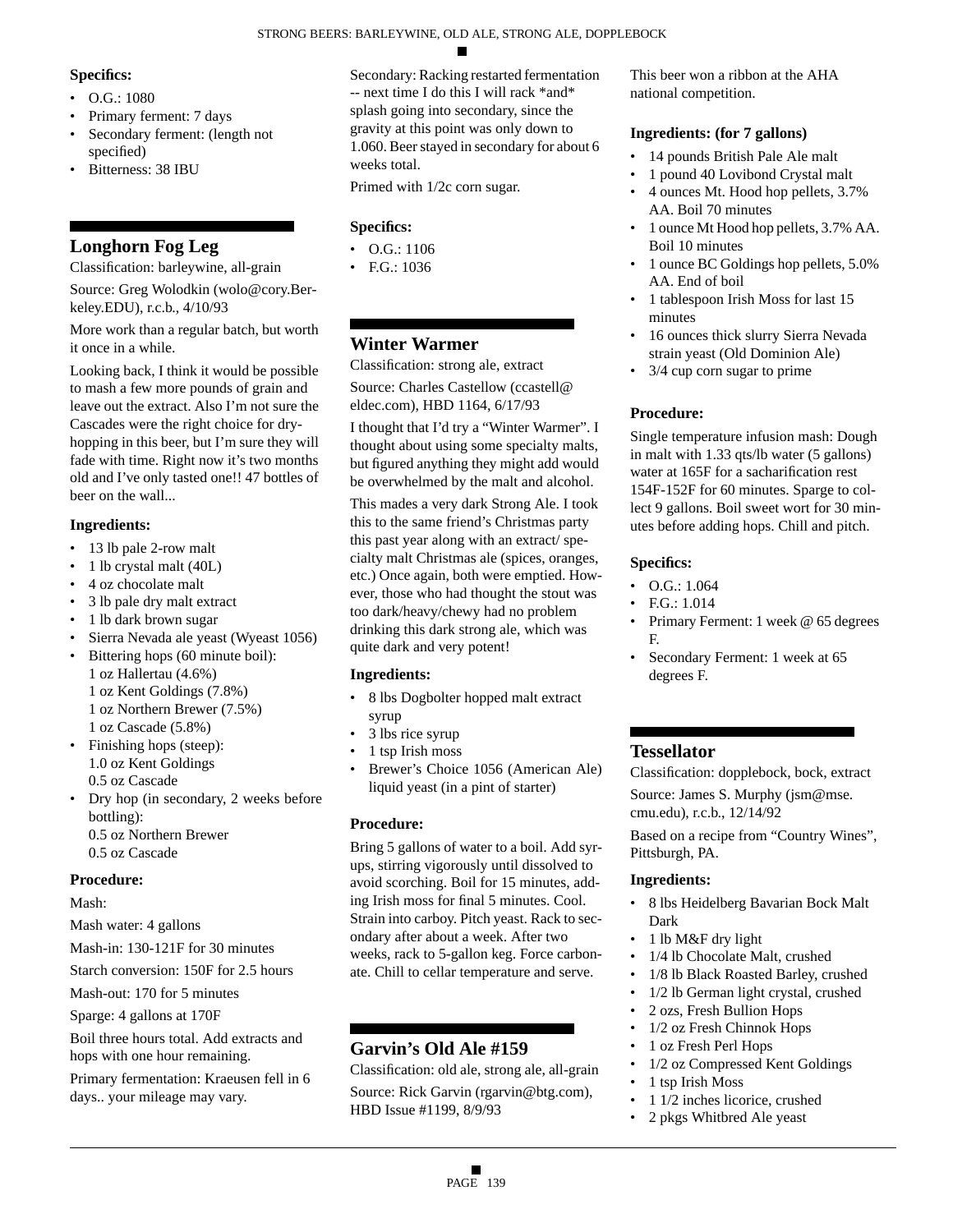Crush all grains, place in muslin bag in 6 qts water. Bring to a boil. Remove grains in bag and add all malts. Boil 20 minutes. Add Bullion Hops. Boil 30 minutes. Add Chinook Hops, Licorice, Irish Moss. Boil 15 minutes. Add 1/4 oz Perl hops. Boil 10 minutes. Add 1/4 oz Perl hops. Boil 5 minutes. Chill wort and sparge into primary fermenter. Add water to 5 1/2 gals. Dry hop 1/2 oz Kent Goldings in muslin bag. Pitch yeast.

Rack to secondary, removing hops after fermentation slows. Bottle with 1 1/4 cup M&F dry malt for priming.

# **Specifics:**

- $\bullet$  O.G.: 1.053
- F.G.: 1.011

# **Holiday Barleywine**

Classification: barleywine, all-grain

Source: Micah Millspaw (MicahM1269@ aol.com), HBD Issue #1621, 1/3/95

I had the oppurtunity to finaly tap into my 94 holiday beer. This home brew was so incredible that I thought that I should share the recipe. 5 gallons of this went to the SAAZ homebrew club X-mas party and was consumed rapidly. Also it is a exercise in high gravity / first runnings brewing. BTW the beer is a vanilla barleywine.

# **Ingredients: (for 15 gallons)**

- 50# pale malt
- 25# wheat malt
- 5# carastan
- 2# light brown sugar ( last 15 min. of boil )
- centennial hops 8.0 oz @ 8.1% alpha 75 min
- centennial hops 1.0 oz, dry in primary after 3 days
- yeast from previous pale ale batch
- 1 pint vanilla extract
- 2 tbsp nutmeg
- 2 tbsp ginger

# **Procedure:**

Grist was spilt into two equal mashes (so what follows for mashing was done twice): 9 gallons @ 175 F for mash in - mash temp averaged 152 F- 45 min mash 3.5 gallons @ 180 F for mash out - 15 min collect first runnings.

Runnoff from first mash was boiling during the second mash. When combined combined and brought to a boil hops were added. Note: one gallon of mash runnoff was collected and reserved ( frozen ) to be used for krausen later.

Fermented 10 days at 70 F, racked to secondary with krausen and 1 pint vanilla extract, 2 tbs nutmeg, 2 tbs ginger. Secondary temp 60 -45 for one month, racked to soda kegs.

# **Specifics:**

• O.G.: 25 P, or 1.100

# **Extract Barleywine**

Classification: barleywine, extract, strong ale

Source: Pete Akerson, r.c.b., 4/9/95 With that much malt, the blow off was

really really REALLY wasteful (that is making 4.75 gal in a 5 gal carboy.) I had to reboil and repitch the 2 gallons of foam that settled back out into nice wort. I think 12# of syrup would have been sufficent.

# **Ingredients:**

- 9# light syrup,  $(M&F)$
- 6# amber syrup
- 4 oz hops to boil (Saaz, I think, but use your favorite)
- 2.5 oz hops to finish (Fuggles, again, use your fave)
- Wyeast European Ale yeast

# **Specifics:**

- OG: 1122
- FG: 1030

# **The Most Powerful Beer in the Universe**

Classification: barleywine, strong ale, extract

Source: Bill Andreas , HBD Issue #1811, August 18, 1995

We have been driven on a quest. Create the most potent brew possible without fortification and still have a pleasant taste and feel. This is our current work. Any suggestions for improvement are extremely welcome.

## **Ingredients: (for 10 gallons)**

- 20 lbs. American Pale Malt Extract
- 10 lbs. Rice Syrup
- 5 lbs. Wheat Malt Extract
- 3 lbs. Aromatic Malt
- 1 lbs, Crystal 60 Malt
- 0.5 lbs. Chocolate Malt
- 0.5 lbs. Roasted Barley
- 3.5oz Chinook pellets (50 min)
- 2.0 oz Fuggle pellets (30 min)
- 3.0 oz Kent Goldings (5 min)
- 2.0 oz Kent Goldings (dry-hopped primary)
- 2 tsp Water Crystals
- 1.5 tsp Irish Moss (15 min)
- Nottingham Yeast ~ 15 grams
- Champange Yeast after 3 -4 days
- Repitch Champange after 2 weeks

# **Procedure:**

Boil 50 minutes.

# **Specifics:**

- OG: 1.126
- Alcohol: about 15%

# **Barleywine**

Classification: barleywine, strong ale, allgrain

Source: Spencer Thomas (spencer@ engin.umich.edu), HBD Issue #1819, August 31, 1995

Here's a BW I made recently. It hasn't been entered in competition because I think it's still too young, but friends who tasted it think it's pretty good. This is my third or fourth try at this style with this basic method. I haven't decided yet whether I like this one better than the previous effort, but it's close, anyway.

Final result has medium-low carbonation and a complex malt-hops nose. The malty sweetness is balanced by the agressive hopping level, and high hop flavor.

You could probably pump up the gravity of this another 8-10 points (and thus the alcohol by another 1% or so) by adding a pound of sugar, with no deleterious flavor effects.

- 10lbs DWC(DeWolf-Cosyns Belgian) Pilsener malt
- 8 lbs DWC Pale malt
- 1.5lbs DWC CaraVienne malt
- 0.1lbs Roasted Barley
- 0.5lbs DWC (Belgian) Munich malt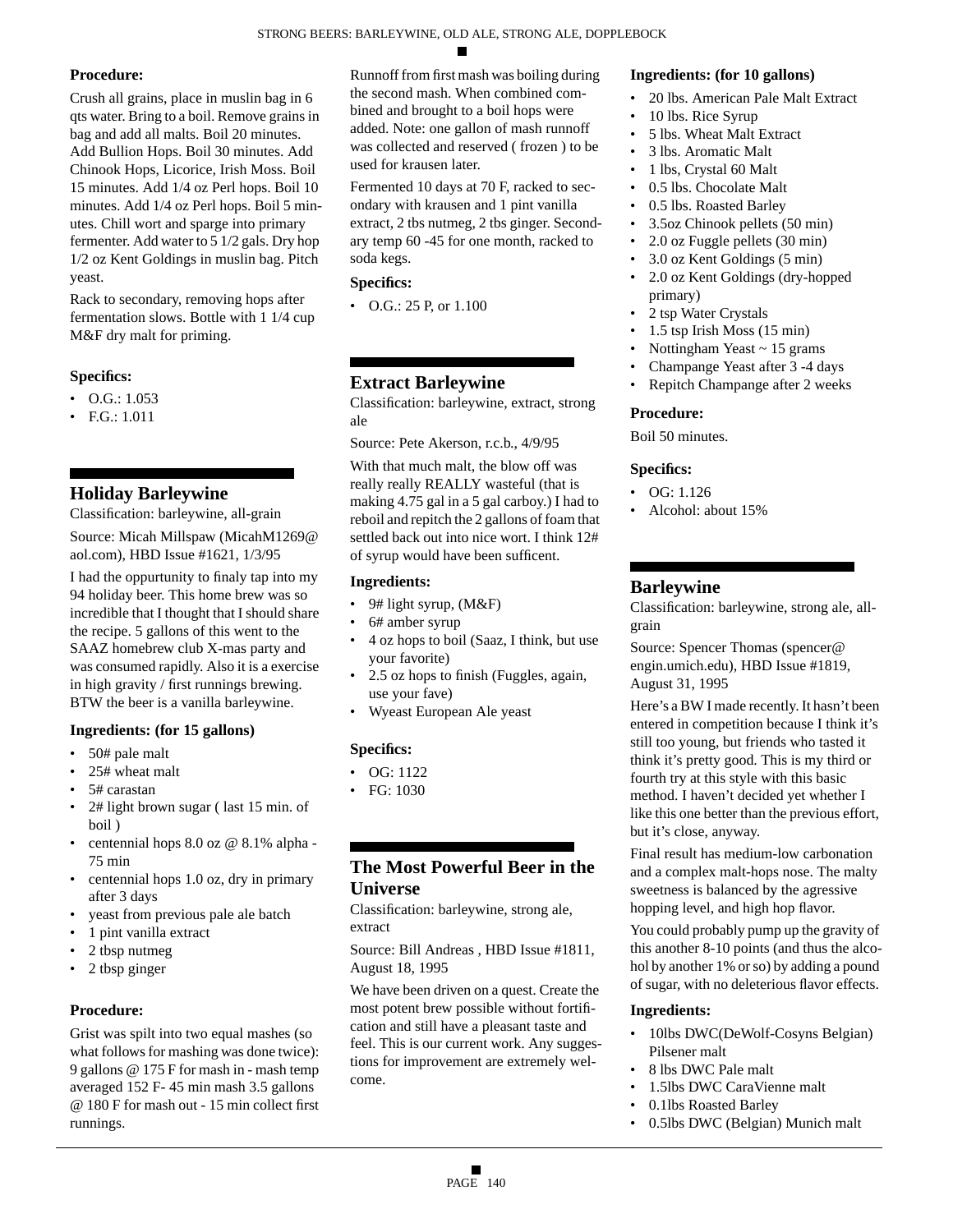- 2 oz Northern Brewer pellets (9%) 60 min
- 1 oz BC Kent Goldings plugs (5%) 30 min
- 1/2oz BC Kent Goldings plug (5%) 15 min
- $1/2oz$  BC Kent Goldings plug  $(5%)$  5 min
- $1/2oz Fuggles plug (4.3%) 5 min$
- London ale yeast

Mash schedule: Mash-in with 10qts @ 42C for a strike temp of 39C 20 minute betaglucan rest Add 10 qts at 100C (boiling) to raise to 62C (aiming for 60C), 30 min. beta-amylase rest Add 6 quarts @ 100C to raise to 67C (aiming for 70C) 1:15 alphaamylase rest. Take first runnings (drain all liquid from mash tun without adding any further sparge water $(*)$ ) to get about 4-4.5 gallons @ 1.080. Boiling down to 3 gallons will give an OG of 1.105 - 1.120. Whirlpool, let settle for 15 minutes and siphon through counterflow chiller with aerating cane on end. Pitch yeast slurry from a previous batch of Mild (probably YeastLab London Ale (it's a long story)). (By the way, this is my favorite way to pitch \*enough\* yeast for a barleywine.) Fermentation was active in 2 hours. Primary was about 2 months @ 65-70F, and dropped from 1.105 to 1.038.

Rack into secondary and add 1 oz of EKG plugs for dry hopping. Bottle about 1 month later. Added new yeast, but no priming sugar.

(\*) You can (I did) add more hot water to the remaining mash, and sparge out about 7 gallons more wort to make a Bitter at about 1.045.

#### **Specifics:**

- $\bullet$  OG: 1105-1120
- FG: 1038

# **Revenge**

Classification: barleywine, strong ale, extract

Source: Bryan Schwab, (SCHWAB\_ BRYAN@CCMAIL.ncsc.navy.mil), 10/26/95

This Barleywine won me "BEST OF SHOW" at the 1995 Santa Rosa Brewfest" held in Fort Walton Beach, FL. It was adapted from a recipe obtained from my

Homebrew Supplier and I wasn't sure how the additional honey and boiling time would effect the brew, but from the final results I guess it was acceptable for a Partial Grain Recipe.

#### **Ingredients:**

- 12 lbs. Alexander Pale Malt
- 12 oz. Light Crystal Malt
- 8 oz. Cara-Pils Malt
- 2 oz. Pride of Ringwood Hops (boil)
- 2 oz. Liberty Hops (finish)
- 7 lbs. Clover Honey ( from the grocery store)
- 1 tsp. Irish Moss
- Lalvin 1118 Yeast (DRY)

# **Procedure:**

In 1 1/2 gallons of water add all of the grains to a hop sack and place in the brew kettle. Bring water and grains up to 165 degrees. Hold and steep for 30 minutes. Sparge grains before removing and continue to heat until wort is at a boil, at this time add the gypsum. At the boil add the extract. After 30 minutes of boil, add boiling hops in another hop sack. Continue to boil for another 45 minutes and at this time, add the finishing hops and Irish Moss. ( If you have another hop sack, place them both together in the sack and throw them on in the kettle) Let the wort boil for another 15.

Rehydrate the yeast by placing the yeast in a cup of heated water 75-90 degrees and let stand for 15 minutes.

Cool wort and add to enough water to bring to a 5 gallon level in your fermentation bucket. Airate this and pitch your yeast.

# **Specifics:**

- Primary fermentation: 7 days 65-70 degrees
- Secondary fermentation ( in glass):108 days degrees
- OG: 1.110
- FG: 1.020

# **Buzzy Beer**

Classification: strong ale, all-grain

Source: Andy Malone (andym@ iadfw.net), r.c.b., 12/15/95

Here it is, my recipe for buzzy beer. It isnt terribly strong beer like a Old Ale but is

drinkable a lot quicker and the buzz is terrific after three and just gets better.

Warning, I dont have a drinking problem...I havent run out of beer in a long time (grin).

# **Ingredients:**

- 11 lbs DWC Pilsen malt
- 8oz Ireks Wheat malt
- 1.5 oz Black Patent
- 1/4 tsp Irish Moss
- 1oz Northern Brewer 8.1 aau in at 60 minutes
- 1/4 oz Hallertauer (last 15 minutes)
- american ale, wyeast 1056

# **Procedure:**

Mash in and hold at 122-125 deg far for 1/ 2 hour, raise to 145 deg far for 1 hour. I use 11 1/2 qts water in mash. Sparge to 7-7.5 gal, boil 1 hour. You should have an OG of around 1.058 to 1.060 Use a very attenuating yeast, I use american ale, wyeast 1056 Primary ferment for 7 days, rack to secondary and let it sit another three to four days. Mine normally finishes at around 1.006.

#### **Specifics:**

- OG: 1060 (Low for a strong ale. --Ed.)
- FG: 1006

# **Easy, Delicious Old Ale**

Classification: old ale, strong ale, extract Source: Todd W. Roat (troat@one.net), HBD Issue #1979, 3/8/96

Well, since the recipes have been disseminating insidiously on the HBD I couldnt resist posting me favorite (brewed every other batch). Most of the recipe was crafted by GlynnB from aol.com (forget his real name)....Thanks GlynnB

DESCRIPTION: Clean tasting Brown ale with great body, great head retension which settles like a good old ale after about 20 minutes, bready/yeasty mouth-feel, plenty of malt flavor and not as bitter as the hop schedule would suggest (though hops are noticable). VERY satisfying.

- 1# British/English 2-row
- 1# 37-64L crystal
- 8# Alexanders Pale DMS (or equivalent)
- 2/3 cup chocolate malt
- 1/3 cup blackstrap molasses (mmmm)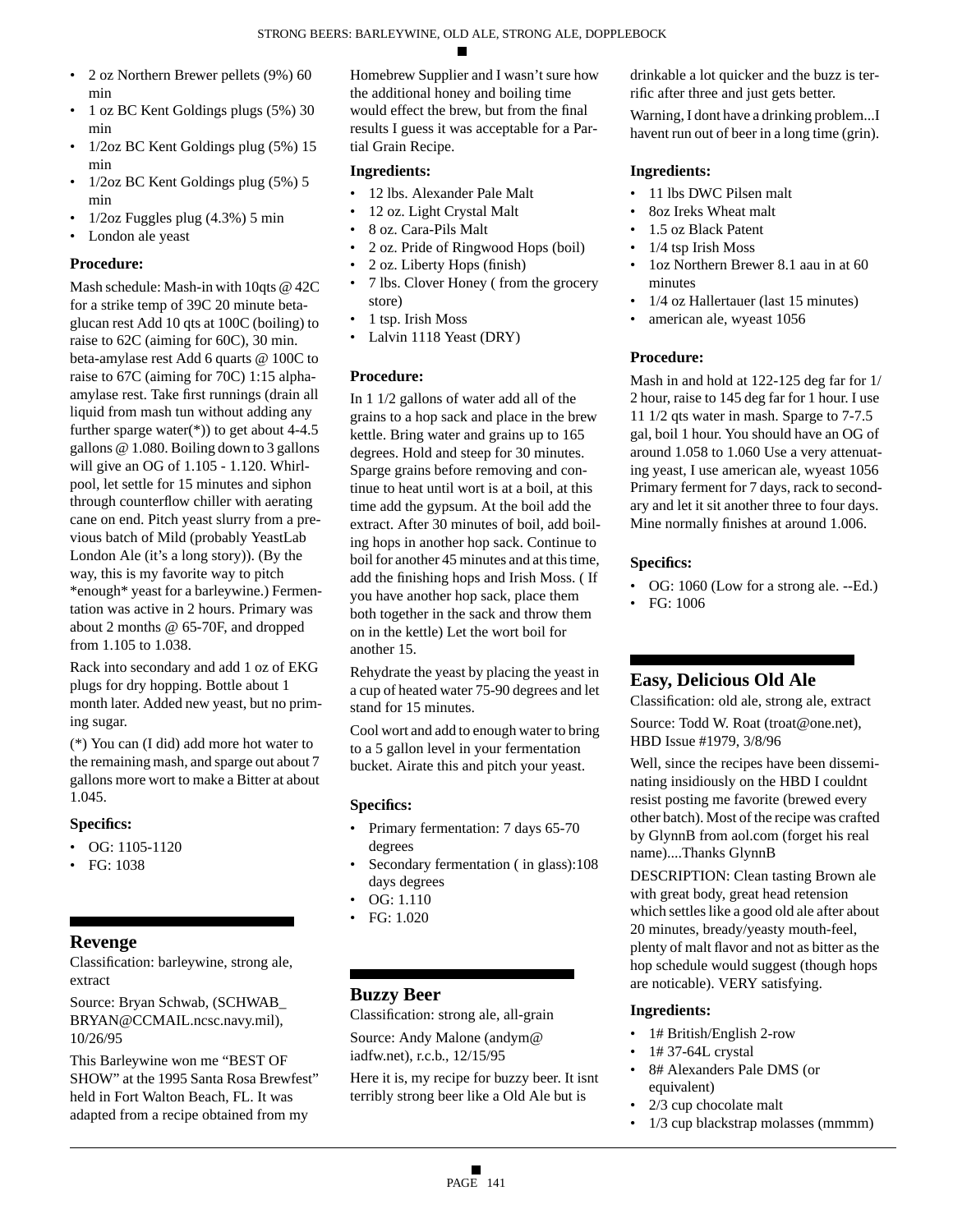- $1/2$ # clover honey (optional)
- 2 oz Kent Golding (60 minute boil)
- 2 oz Fuggles (15 minutes)
- 1 oz Hallertau 5 minutes (aroma)
- 1 oz Hallertau steep for 3 minutes with heat off (aroma)
- Gypsum as needed
- Irish moss at final 15 minute
- WYeast London Ale yeast or Williams Brewing Triple Ale liquid yeast pack

Mash grains at 148-158 degrees for 1 hour. Also works well with simple "steep in water until just before water boils method." I do a "quickie" sparge with about a gallon of 170 degree water ("quickie" meaning slowly pouring gallon of 170 deg. water over grain bag in a strainer - Sshhh, I think I heard an all-grainer gulp..:^). Bring to boil, add the extract and molasses (and honey if desired) and ....you know the rest. For a partial mash, this beer is simple and yielding. All variations have worked wonderfully (ie, with honey and without; with 8# Alexanders pale ale DMS; with 6# Williams Brewing pale DMS + 3# pale DME..etc.)

#### **Specifics:**

- OG  $(1.058 1.064)$
- FG  $(1.014 1.019)$

# **High Altitude Barleywine**

Classification: barleywine, strong ale, allgrain

Source: George Schamel (george.schamel @den.mmc.com), r.c.b., 6/21/96

Here is an all-grain Barleywine that I did about three weeks ago. This is the best that I can remember since I don't have my notes with me. One more note, I live at 10000 ft so my bittering hops are about 30% higher than sealevel.

#### **Ingredients:**

- 15# english 2-row
- 2# english crystal 53 deg
- 2# wheat
- 2 oz centennial aa= $10.2\%$  for 60 min
- 3 oz cluster aa=7.2% for 45 min
- 2 oz american northern brewer aa=7.7% 30 min
- 2 oz am. NB. aa=7.7% 15 min
- 2 oz am. NB. 5 min
- 2 oz am NB. 2 min
- Wyeast British ale yeast

# **Procedure:**

Mash in at 115 deg f hold 30 min; add boiling water and heat to 140 deg f 30 min; add heat to 156 deg f hold until conversion is complete. Sparge with 7 gal 170 deg f water for 60 min, collect approx 8 gal wort. Boil 60 min without hops, then boil another 60 minutes, adding hops according to times listed above. Immersion chill for 20 min to 72 deg f. Allow to settle for 30 min in boil pot. Split in to 2 2.5 gal batches. Add 0.7 liter wyeast british ale starter in 1.080 wort to each 5.2 gal final volume in carboys.

#### **Specifics:**

• OG: 1.092

# **All grain Barleywine**

Classification: barleywine, strong ale, allgrain

Source: David Miller (dmiller@minn.net), r.c.b., 6/23/96

Here's a recipe I put together last spring for my brother who wanted to brew an allgrain barleywine. I have never tasted one previously but looked at a number of recipes to come up with this one. I think this one tastes wonderful.

#### **Ingredients:**

- 12# German Pils malt
- 3# Belgian Munich malt
- 12 oz British Chocolate malt
- 2# British Medium Crystal malt
- 1 oz Eroica (60 min)
- 2 oz Northern Brewer (60 min)
- 1 oz. Kent Goldings (30 min)
- 1/2 oz Kent Goldings (20 min)
- 1/2 oz. Kent Goldings (finish)
- Irish Moss at 15 min
- Wyeast Irish Ale Yeast (recultured)
- Dry Champagne Yeast (secondary)

#### **Procedure:**

The amount of grain here maxed out my bucket tun sparger. The alcohol here is only about 9%, but then I sparged only enough water to accumulate about 6 gallons for the boil. Sparging for an 8 or 9 gallons and then reducing to around 6 gallons when adding the hops should add a boost to the alcohol content. Also, the Irish ale yeast brought the fermentation down to the final gravity. The champagne yeast brought no further fermentation and could be eliminated. Brewed as a single decoct. Strike temp of 144. Main mash at 154.

#### **Specifics:**

- OG: 1.080
- FG: 1.014

# **Wicked Ole Ale**

Classification: old ale, pale ale, all-grain Source: Jim Pierce (JimPierce@msn.com), r.c.b., 9/6/96

I love this ale! It's dark, malty, and sweet. However, it does have a bite to it! It has a fine roasted character and it is moderately strong (7% alc. by vol.) Here's the recipe for a step infusion mash. Please e-mail me and tell me what you think.

#### **Ingredients:**

- 12 lbs. British two row malt
- 1.5 lbs. 80L Crystal Malt
- 1/2 lb. Special Roast
- 2 oz. Centennial whole leaf hops (60 minutes in boil)
- 1 oz. Fuggles whole leaf hops (last 5 min. of boil for aroma)
- Irish Moss (last 15 min. of boil)
- 1 lb. of Invert sugar (for a boost!)
- 1 pckge of Wyeast London Ale Yeast III

## **Procedure:**

Pop yeast package and let it swell beyond an inch in thickness. After swelling pitch in a yeast starter. Let starter ferment to post krausen (you will only pitch the slurry).

Mash in at 95 degrees (hold for 30 min.). Raise temperature to 122 degrees (hold for 30 min.). Increase temp to 156 - 158 degrees for sacharification (check every 30 min. for conversion). Raise temp to 170 degrees for 10 minutes and thouroughly mix mash. Take 1/4 of mash and place in seperate pot and bring to a boil (take care not to burn the grains). Return mash into mash-tun with rest of concoction and sparge with six gallons of water at 170 degrees.

Boil the wort (should yield 7 gallons) for ninety minutes. Add hops according to recipe. And, pitch yeast at 170 degrees. Maintain temperature at 168 - 172 degrees throughout primary fermentation. Rack into secondary fermenter and hold there until wort shows no further drop in gravity.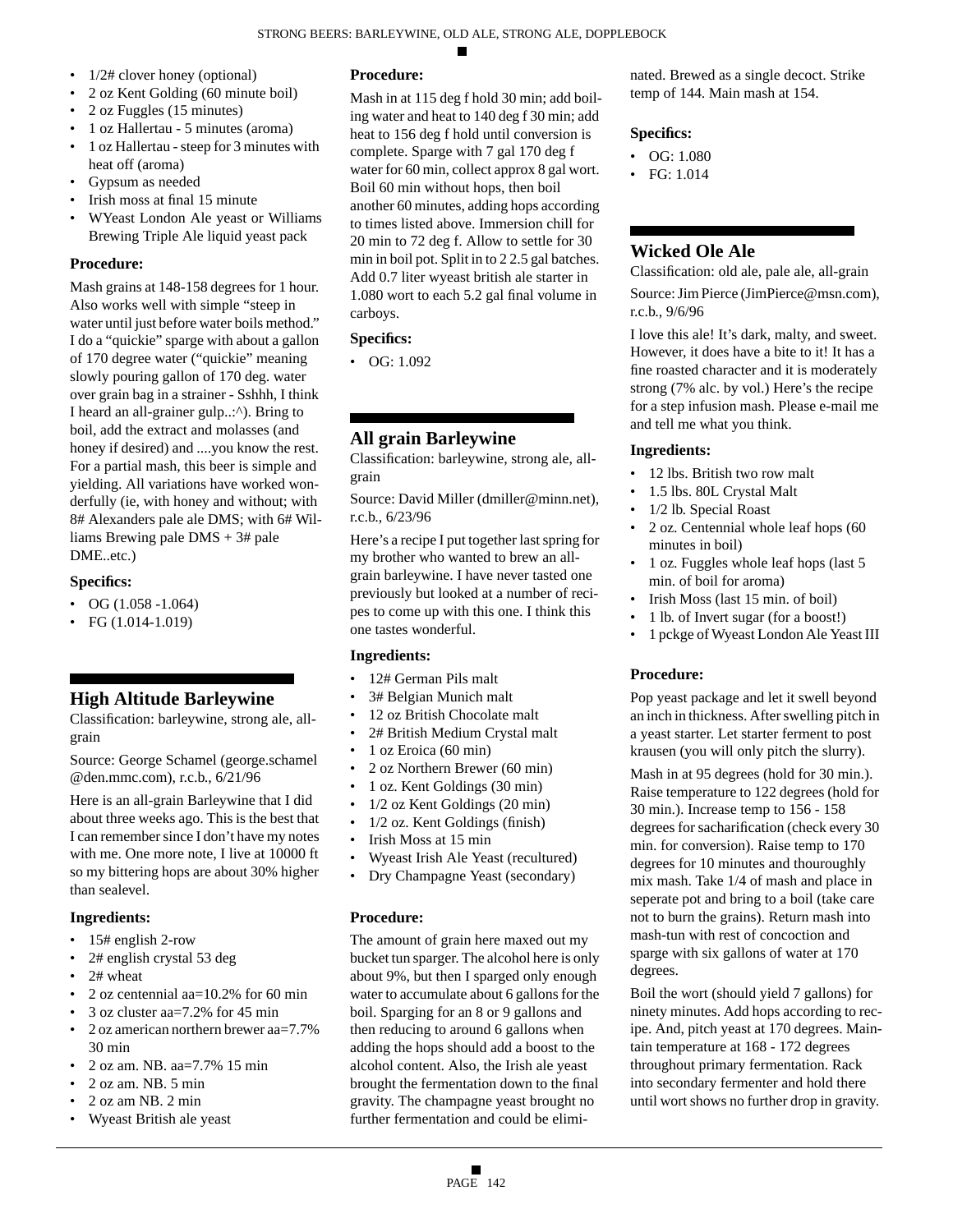(You should keg this one! But, if you must bottle it is still enjoyable.)

# **Specifics:**

- OG: 1.060
- FG: 1.011

# **Barleytooth**

Classification: barleywine, strong ale, allgrain

Source: John Varady (rust1d@li.com), HBD Issue #2267, 11/7/96

I am formulating a barley wine to brew as a 1 year brewing/birthday kinda thing. Please review and comment.

# **Ingredients: (10 gallons)**

- 23 pounds American 2 Row pale malt
- 5 pounds Munich malt
- 4 pounds Biscuit malt
- 3 pounds flaked oats
- 3 pounds crystal (80L)
- 1 pound chocolate malt
- 1/2 pound roast barley
- 1/2 pound black malt
- 1-1/2 ounce Centennial (11.3% alpha, 60 minute boil)
- 1-1/2 ounce Centennial (45 minute boil)
- 1-1/2 ounce Centennial (30 minute boil)
- 1-1/2 ounce Cascade (5.9% alpha, 15 minute boil)
- 1-1/2 ounce Cascade (steep)
- American ale yeast sludge

# **Procedure:**

I plan on doing two mashes with this brew. The main mash will consist of everything except 5 lbs of pale and 5 lbs of munich, which will be mashed in a second vessel. I plan on mashing in the 30lb mash at 122F, and mashing in the 10lb mash at 155F. After the small mash has reached saccharification, I would proceed to boil it for 30 mins and then add it back to the main mash which would be then raised to 158F to convert.

The small mash is done to avoid having to decoct and to attempt to get more maltiness by boiling all the munich malt.

# **Specifics:**

• OG: 1.107